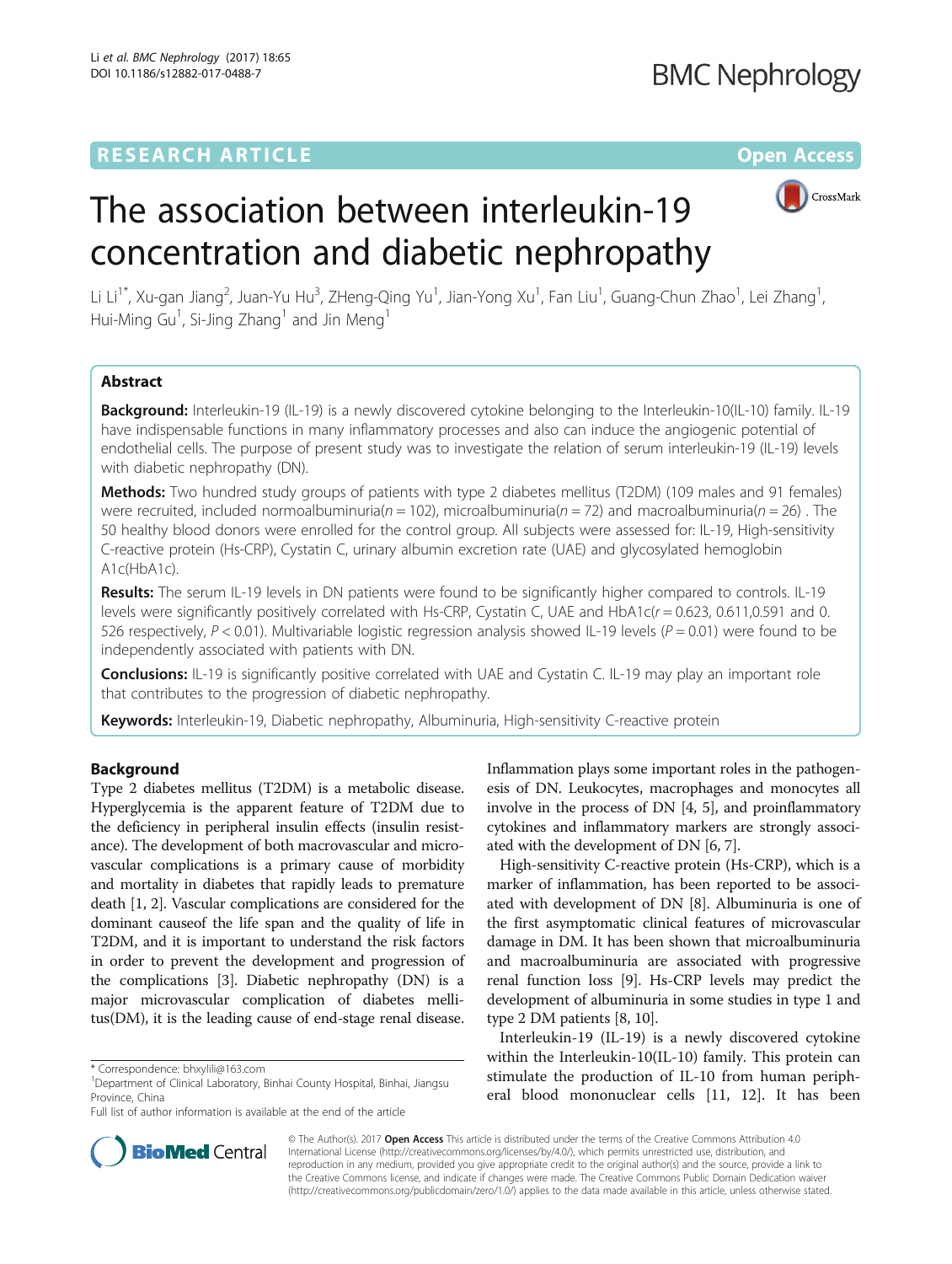reported that IL-19 can promote the T-helper2 (Th2) response, which is associated with a wide variety of allergic (i.e., asthma and atopic dermatitis [[13](#page-4-0)–[15](#page-4-0)], type 1 diabetes [[16\]](#page-4-0), and cardiovascular disease [\[17](#page-4-0), [18](#page-4-0)]. IL-19 have indispensable functions in many inflammatory processes and also can induce the angiogenic potential of endothelial cells [[19](#page-4-0), [20](#page-4-0)].

Several recent studies have revealed that the roles of IL-19 in development of vascular inflammatory diseases such as atherosclerosis, restenosis, and coronary artery transplant vasculopathy. Our previous also reported that IL-19 is closely related to T2DM with vascular complications [\[21](#page-4-0)]. However, whether there are some association between IL-19 concentration and DN have not been revealed clearly yet. The aim of this study was to determine the concentrations of IL-19 in DN and to investigate the relation of IL-19 with microalbuminuria/ macroalbuminuria in DN.

## **Methods**

## Patients selection

200 patients with type 2 diabetes mellitus (109 males and 91 females, age  $60 \pm 10.3$  years) from July to December in 2015 were admitted to this study. According to urinary albumin excretion rate (UAE), the patients were divided into three groups:T2DM with normoalbuminuria  $(n = 102, \text{ UAE} < 30 \text{ mg}/24 \text{ h})$ , T2DM with microalbuminuria ( $n = 72$ , UAE: 30–300 mg/24 h) and T2DM with macroalbuminuria ( $n = 26$ , UAE ≥300 mg/24 h). The exclusion criteria included patients with type 1 diabetes and those previously diagnosed with urolithiasis, patients with confounding factors for proteinuria, recent or current viral hepatitis or cirrhosis of liver, medical history of clinical cardiovascular disease, chronic lung disease, or acute or chronic infections. Fifty healthy individuals matched for age and sex with the patients were included in the study as a control group (26 males and 24 females, age  $58 \pm 11$  years). The study was approved by the Human Investigation Committee of BinHai County hospital, and written informed consent was obtained from all the study participants. The study was carried out in accordance with the guidelines of the Declaration of Helsinki.

## Laboratory analysis

Venous blood samples were obtained from each participant upon hospital admission. All samples were collected in vacuum blood collection tubes with a clot activator, which blood was centrifuged at  $1000 \times g$  and 4 °C for 10 min. Serum was separated and aliquoted then stored at −70 °C until analysis.

IL-19 was determined by the enzyme-linked immunosorbent assay (ELISA) kits((R&D Systems, Minneapolis, MN, USA). Urinary albumin and Hs-CRP concentrations were assessed using the particle enhanced immuoturbidimetric method(BNProspec, SIEMENS,Germany). HbA1c was measured by liquid chromatography (G8-90SL, Tosoh, Japan). Fasting plasma glucose(FPG), total cholesterol(TC), high density lipoprotein(HDL-C) and LDL cholesterol(LDL-C) were measured by enzymatically.

## Statistical analysis

The results was expressed as mean  $\pm$  S.D. Comparisons between two groups were performed using Student's ttest upon test of normality and equality of variances. Spearman's or Pearson's method correlation analysis was carried out to determine the association of each group. P < 0.05 was considered statistical significance. All analyses were performed using SPSS 17.0 (SPSS, Inc., Chicago, IL, USA).

### Results

#### Clinical characteristics of participants

As expected, Hs-CRP, HbA1c, UAE, Cystatin C, TC, and triglyceride concentrations were significantly higher and HDL-C was lower in T2DM patients compared to the controls. Serum IL-19 concentration was significantly higher in T2DM patients than in controls, there were differences between T2DM subgroups (Table [1](#page-2-0)).

## IL-19 levels in T2DM with normoalbuminuria, microalbuminuria and macroalbuminuria

In 200 T2DM patients, 72 patients had microalbuminuria and 23 patients had macroalbuminuria. There was a pronounced increase in IL-19 of the macroalbuminuric group when compared to the microalbuminuric and normoalbuminuric group. We observed that there was significant difference in concentrations of IL-19 between T2DM patients with normo-, micro- and macroalbuminuric groups  $(P < 0.05)$  (Fig. [1](#page-2-0)).

#### Correlation analysis

Serum IL-19 levels showed positively correlation with HbA1c and Hs-CRP respectively  $(r = 0.526$  and 0.623 respectively,  $P < 0.01$ ). There was also a strong correlation between IL-19 and UAE, Cystatin C  $(r = 0.591$  and 0.611 respectively,  $P < 0.01$ ) (Fig. [2\)](#page-3-0).

#### Multivariable logistic regression analyses

In multivariable logistic regression analysis, IL-19 levels (95% CI, 20.1 to 62.9,  $P = 0.01$ ) alone showed a significant positive association with DN even after adjusting for age, gender, hypertension, and blood fat.

## **Discussion**

Diabetic nephropathy is a syndrome characterized by a progressive increase in the excretion of urinary albumin, elevated blood pressure coupled with glomerular lesions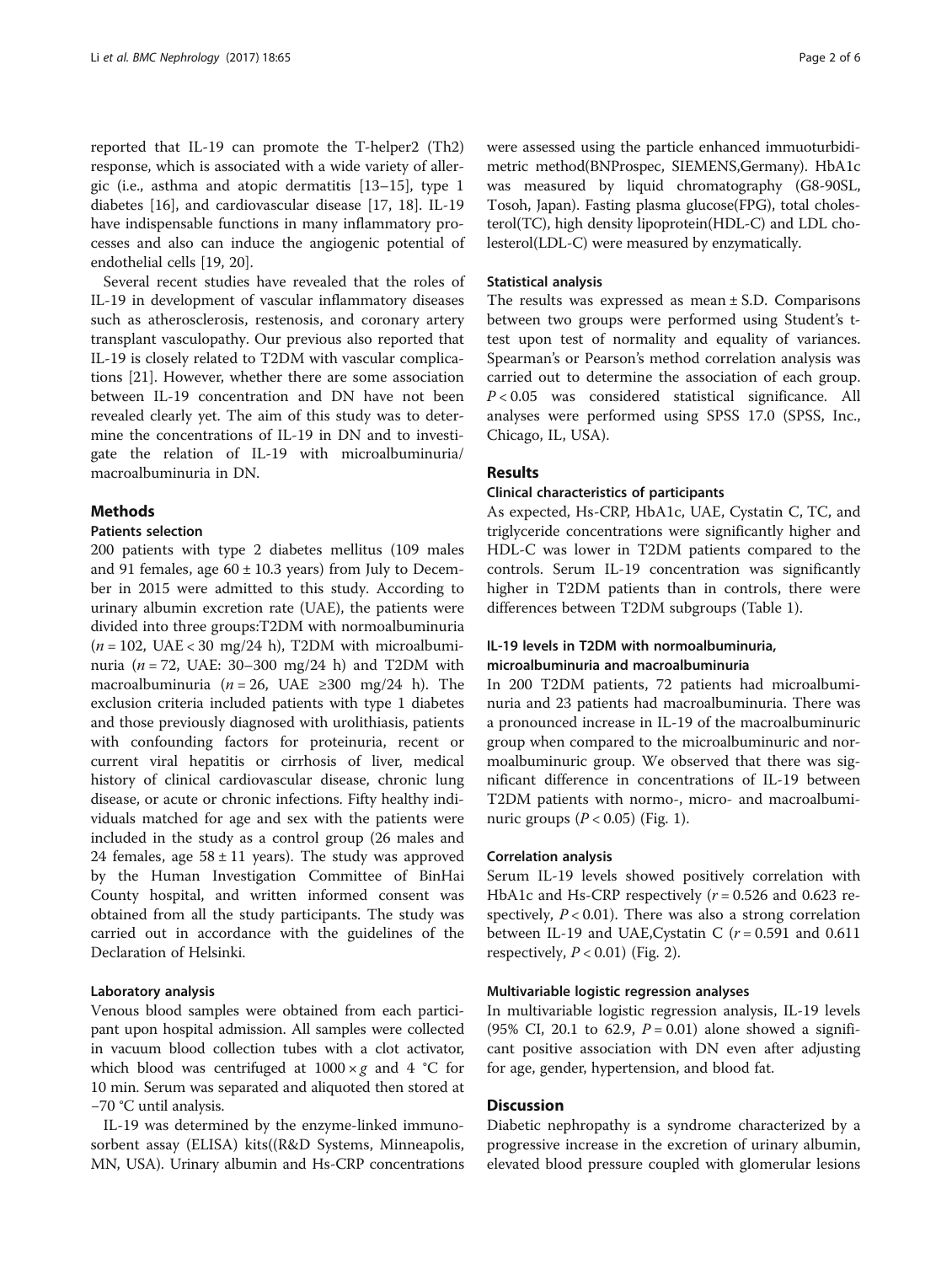| Characteristics                             | Controls                        | T <sub>2</sub> DM                 |                                   | T2DM with                         |                                   | $P$ -value       |
|---------------------------------------------|---------------------------------|-----------------------------------|-----------------------------------|-----------------------------------|-----------------------------------|------------------|
|                                             |                                 |                                   | Normoalbuminuria                  | Microalbuminuria                  | Macroalbuminuria                  |                  |
| n                                           | 50                              | 200                               | 102                               | 72                                | 26                                |                  |
| Age (years)<br>Sex (males/females)          | $58 \pm 11$<br>26/24            | $60 \pm 10.3$<br>109/91           | $61 \pm 10$<br>58/44              | $59 \pm 9.8$<br>39/33             | $60 \pm 11$<br>12/14              | 0.25             |
| Duration of diabetes (years)<br>BMI (kg/m2) | $\qquad \qquad -$<br>$25 \pm 5$ | $9(4-13)$<br>$28 \pm 2$           | $8(5-11)$<br>$23 \pm 1.5$         | $10(6-13)$<br>$28 \pm 1.6$        | $10(7-15)$<br>$32 \pm 3.0$        | 0.210<br>0.001   |
| SBP (mm Hg)                                 | $127 \pm 15$                    | $130 \pm 16$                      | $132 \pm 15$                      | $135 \pm 16$                      | $138 \pm 17$                      | 0.025            |
| DBP (mm Hg)                                 | $75 \pm 7$                      | $83 \pm 6$                        | $81 \pm 4$                        | $82 \pm 5$                        | $84 \pm 5$                        | 0.037            |
| TC (mmol/L)                                 | $4.6 \pm 1.0$                   | $5.7 \pm 1.6$                     | $5.6 \pm 1.8$                     | $5.7 \pm 1.4$                     | $5.9 \pm 1.5$                     | 0.825            |
| Triglycerides (mmol/L)                      | $1.4 \pm 0.6$                   | $2.6 \pm 1.5$                     | $2.1 \pm 1.3$                     | $2.4 \pm 1.5$                     | $2.6 \pm 1.6$                     | 0.874            |
| HDL-C (mmol/L)<br>LDL-C (mmol/L)            | $1.5 \pm 0.5$<br>$3.1 \pm 0.9$  | $1.3 \pm 0.5$<br>$2.5 \pm 0.7$    | $1.2 \pm 0.4$<br>$2.6 \pm 0.8$    | $1.3 \pm 0.4$<br>$2.3 \pm 0.6$    | $1.1 \pm 0.4$<br>$2.6 \pm 1.0$    | < 0.001<br>0.058 |
| $IL-19$ (pg/ml)<br>Cystatin C (mg/L)        | $13.2 \pm 9.5$<br>$0.6 \pm 0.2$ | $40.5 \pm 12.0$<br>$1.12 \pm 0.7$ | $35.8 \pm 12.3$<br>$1.32 \pm 0.5$ | $49.4 \pm 13.6$<br>$2.05 \pm 1.0$ | $61.3 \pm 18.2$<br>$3.87 \pm 1.1$ | < 0.001<br>0.03  |
| UAE (mg/24 h)<br>Hs-CRP (mg/L)              | $7 \pm 2$<br>$0.7 \pm 0.3$      | $140 \pm 120$<br>$3.6 \pm 1.5$    | $18 \pm 14$<br>$3.0 \pm 0.9$      | $180 \pm 130$<br>$4.3 \pm 1.2$    | $510 \pm 225$<br>$5.6 \pm 1.0$    | 0.001<br>< 0.001 |
| $HbA1c$ (%)                                 | $5.4 \pm 0.5$                   | $8.5 \pm 1.8$                     | $8.3 \pm 1.5$                     | $8.7 \pm 2.0$                     | $8.6 \pm 1.8$                     | < 0.001          |

<span id="page-2-0"></span>Table 1 Clinical characteristics and research indexes between the different studied groups

Data are presented as mean ± SD, BMI body mass index, SBP systolic blood pressure, DBP diastolic blood pressure, TC total cholesterol, HDL-C high-density lipoprotein cholesterol, LDL-C low-density lipoprotein cholesterol, IL-19, interleukin-19, UAE urinary albumin excretion, HS-CRP high-sensitivity C-reactive protein

leading ultimately to loss of glomerular filtration and eventually end stage renal failure [\[22](#page-4-0)]. Both type 1 diabetes and type 2 diabetes are associated with increased risk of macro- and micro-vascular complications. Apart from the traditional metabolic and hemodynamic risk factors, chronic inflammation is increasingly being regarded as a major risk factor for DN [\[23](#page-4-0), [24](#page-4-0)].

Proinflammatory cytokines play an important role in the establishment of arteriolosclerosis [\[25, 26\]](#page-4-0) and kidney injury [\[27, 28](#page-4-0)]. Inflammatory cytokines are involved in the development of microvascular diabetic complications, including diabetic nephropathy [[29\]](#page-4-0). IL-19 is a recently described IL-10 family member and the amino acid identity between IL-19 and IL-10 is 20%, but IL-19



does not share the same receptor with IL-10. From human monocytes, B and T lymphocytes, IL-19 can be detected, and the expression of IL-19 can be upregulated in these cells by inflammatory stimuli [\[30, 31\]](#page-4-0). It is reported that IL-19 expression is inhibited in immune cells, and our knowledge of the function of this cytokine is from experiments performed in inflammatory cells and which play some indispensable functions in many inflammatory processes [\[32](#page-4-0)]. Cuneo et al. reported that inflammatory cytokines and inflammatory stimuli can prompted IL-19 to express, the expression of IL-19 is ascribed in injured and stimulated vascular smooth muscle cells [[33\]](#page-4-0). Our findings showed that IL-19 concentration is elevated in patients with T2DM and IL-19 concentration is significantly higher in macroalbuminuric and microalbuminuric patients than normoalbuminuric patients. Multivariable logistic regression analysis showed IL-19 levels were independently associated with DN. These results suggest that IL-19 involved in the inflammatory reaction and play a significant role in the progression of DN.

Chronic endothelial inflammation is a major risk factor in the occurring of diabetic complications and has a pathogenic role in the progression of DN [[34\]](#page-5-0). Highsensitivity C-reactive protein, which as a marker of inflammation has been reported to be associated with the risk of DM complications [\[35](#page-5-0)–[37\]](#page-5-0). Yamaoka-Tojo et al. [[38\]](#page-5-0) showed that CRP may deteriorate the inflammatory cascade in tissue injury in addition to initiating endothelial damage and atherosclerosis. In agreement with the previous reports, this study also showed that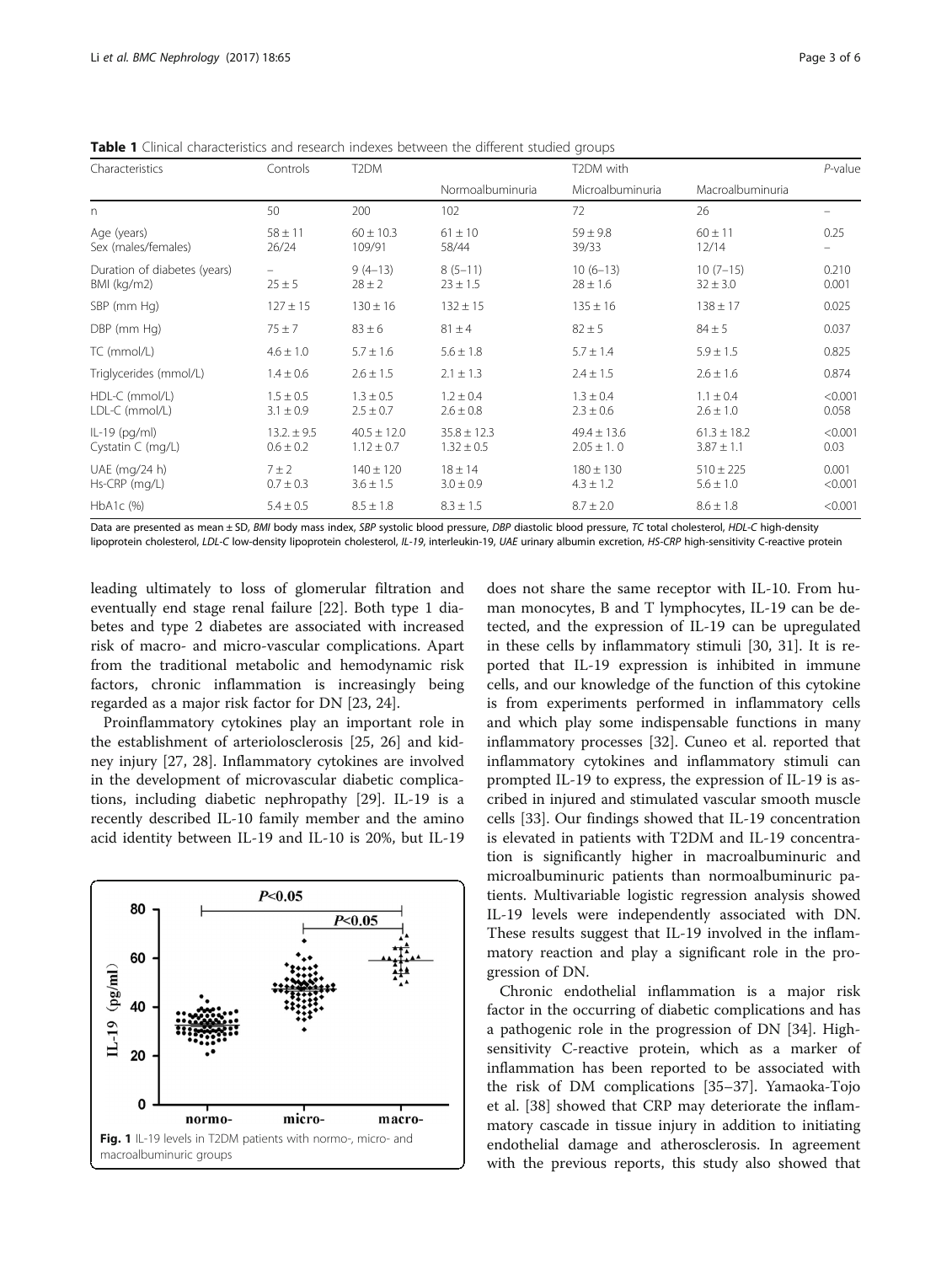<span id="page-3-0"></span>

Hs-CRP were significantly elevated in the DN group in comparing with the control group. We also found a positive correlation between plasma concentrations of IL-19 and Hs-CRP. It is well known that IL-19 is expressed in human endothelium cell can be detected in monocytes and macrophages infiltrate the glomeruli and /or interstitium in the kidney tissue in patients with DM. So, infiltrating macrophages may be responsible for increased levels of IL-19 and IL-19 contributes to the inflammatory response. These data further indicate that IL-19 and inflammation reaction are closely concerned with the progression of nephropathy.

Jennings et al. [[39\]](#page-5-0) reported that IL-19 significantly correlated with estimated glomerular filtration rate levels. In this study, IL-19 positively correlated with cystatin C, which is a marker of renal function, and UAE, which is a marker of renal injury respectively. Possible explanations for our finding are an association of IL-19 with proteinuria in DN. First, elevated levels of IL-19 may be the result of pre-existing atherosclerosis in T2DM patients with microalbuminuria. Second, elevations of CRP and IL-19 may directly alter glomerular function and thus be causally involved in the development of albuminuria. Third, there is a potential link between IL-19 and glomerular function. IL-19 may influence the metabolism of the vascular endothelium and the glomerular basement membrane and are involved in the etiology of microalbuminuria.

In the current study, HbA1c in the microalbuminuric/macroalbuminuric diabetic group were significantly increased compared to normoalbuminuric and control groups. This study is in agreement with the previous studies, which have suggested that hyperglycemia is the driving force for the development of DN.We also showed a positive correlation between IL-19 concentration and HbA1c. Our results suggest that longterm hyperglycemia may increase the expression of IL-19 via stimulating endothelial cells,which result in local inflammation and accelerate endothelial damage and atherosclerosis.

The limitations of this study should be noted. This cross-sectional study population is relatively small. In addition, the present clinical study provides evidence that the correlation between IL-19 and the progression of DN, but the cause–effect relationship in DN is not addressed. Therefore, the mechanism requires further investigation.

## **Conclusions**

The results of present study show that IL-19 levels was significantly elevated in the patients with diabetic nephropathy and was associated with Hs-CRP, Cystatin C, UAE and HbA1c. The results suggest that IL-19 has an important role in the acceleration of glomerular injury in addition to its inflammatory effect on this pathophysiology, and provide further insights into the understanding of IL-19 as the possible effectiveness of anti-inflammatory therapy for DN treatment and prevention.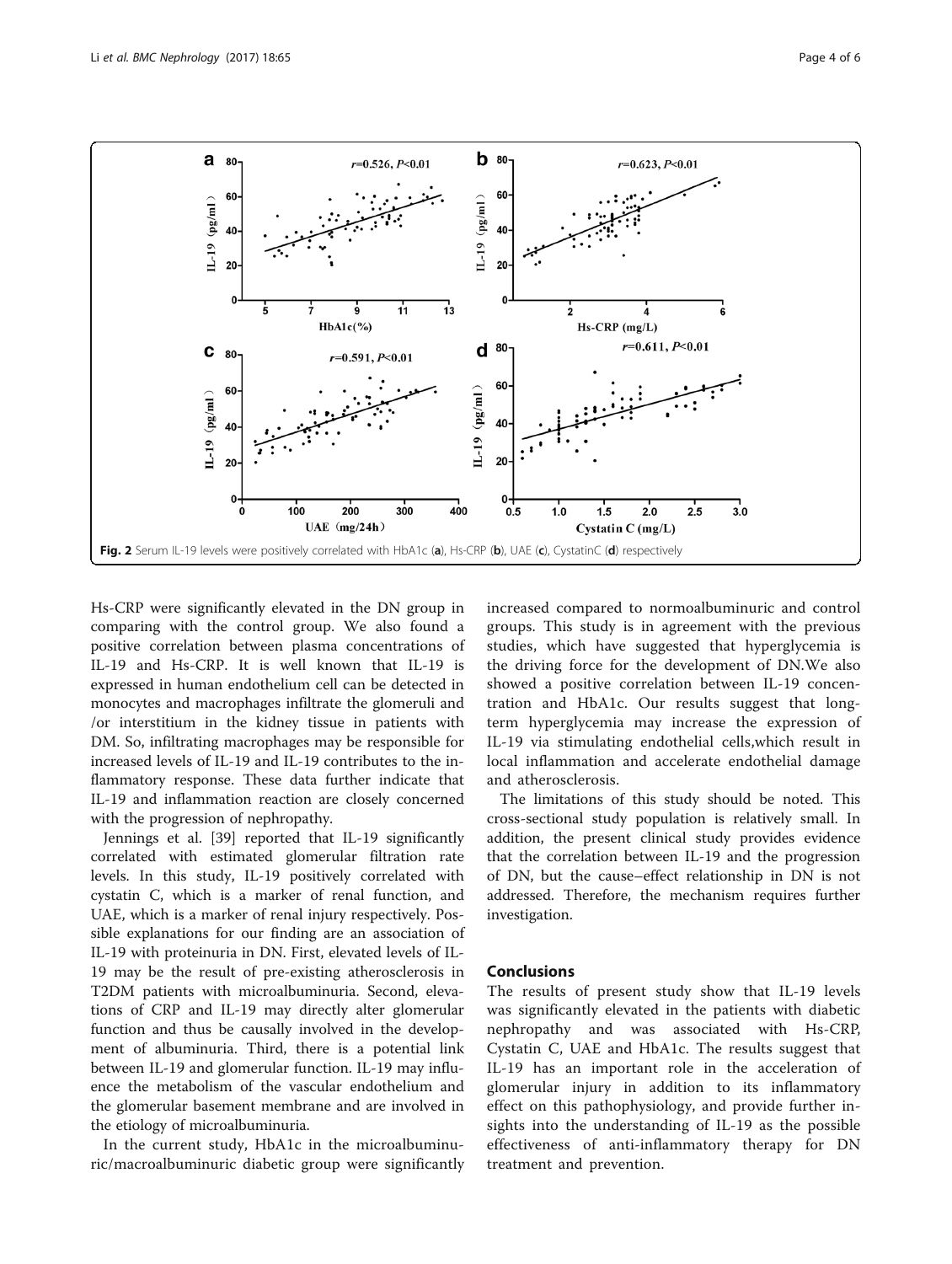#### <span id="page-4-0"></span>Abbreviations

BMI: Body mass index; DBP: Diastolic blood pressure; DN: Diabetic nephropathy; ELISA: Enzyme-linked immunosorbent assay; FPG: Fasting plasma glucose; HbA1c: Glycosylated hemoglobin A1c; HDL-C: High-density lipoprotein cholesterol; HS-CRP: High-sensitivity C-reactive protein; IL-10: Interleukin-10; IL-19: Interleukin-19; LDL-C: Low-density lipoprotein cholesterol; SBP: Systolic blood pressure; T2DM: Type 2 diabetes mellitus; TC: Total cholesterol; Th2: T-helper2; UAE: Urinary albumin excretion

#### Acknowledgments

None.

### Funding

This work was supported by KangDa Institute of Medicine and Health Development Foundation of Nanjing Medical University (No. NYKDKJ2015020).

#### Availability of data and materials

The datasets obtained and analyzed during the current study are available from the corresponding author on reasonable request.

#### Authors' contributions

LL, JYH, ZQY and XGJ participated in the design of the study and drafted the manuscript. JYX, FL and GCZ performed the statistical analysis and helped draft the manuscript. LZ, HMG, SJZ and JM participated in the data collection and performed the experiments. All authors reviewed and approved the final manuscript.

#### Competing interests

The authors declare that they have no competing interests.

#### Consent for publication

Not applicable.

#### Ethics approval and consent to participate

The study was approved by the Human Investigation Committee of BinHai County hospital (BHEA, 2015–11), and written informed consent was obtained from all the study participants.

#### Author details

<sup>1</sup>Department of Clinical Laboratory, Binhai County Hospital, Binhai, Jiangsu Province, China. <sup>2</sup>School of Medicine, Jiangsu University, Zhenjiang, China.<br><sup>3</sup>Department of Clinical Laboratory, Binhai County Second Herpital, Binhai <sup>3</sup>Department of Clinical Laboratory, Binhai County Second Hospital, Binhai, Jiangsu Province, China.

### Received: 14 October 2016 Accepted: 11 February 2017 Published online: 15 February 2017

#### References

- 1. Rasul S, Reiter MH, Ilhan A, et al. Circulating angiopoietin-2 and soluble Tie-2 in type 2 diabetes mellitus: a cross-sectional study. Cardiovasc Diabetol. 2011;10:55.
- 2. Jaumdally RJ, Goon PK, Varma C, et al. Effects of atorvastatin on circulating CD34+/CD133+/ CD45- progenitor cells and indices of angiogenesis (vascular endothelial growth factor and the angiopoietins 1 and 2) in atherosclerotic vascular disease and diabetes mellitus. J Intern Med. 2010; 267:385–93.
- 3. Fujita T, Ogihara N, Kamura Y, et al. Interleukin-18 contributes more closely to the progression of diabetic nephropathy than other diabetic complications. Acta Diabetol. 2012;49:111–7.
- Nguyen D, Ping F, Mu W, et al. Macrophage accumulation in human progressive diabetic nephropathy. Nephrology (Carlton). 2006;11:226–31.
- 5. Yamamoto Y, Kato I, Doi T, et al. Development and prevention of advanced diabetic nephropathy in RAGE-overexpressing mice. J Clin Invest. 2001;108:261–8.
- Saraheimo M, Teppo AM, Forsblom C, et al. Diabetic nephropathy is associated with low-grade inflammation in type 1 diabetic patients. Diabetologia. 2003;46:1402–7.
- 7. Navarro-González JF, Mora-Fernández C. The role of inflammatory cytokines in diabetic nephropathy. J Am Soc Nephrol. 2008;19:433–42.
- 8. Hansen TK, Forsblom C, Saraheimo M, et al. Association between mannosebinding lectin, high-sensitivity Creactive protein and the progression of diabetic nephropathy in type 1 diabetes. Diabetologia. 2010;53:1517–24.
- 9. Ninomiya T, Perkovic V, de Galan BE, et al. Albuminuria and kidney function independently predict cardiovascular and renal outcomes in diabetes. J Am Soc Nephrol. 2009;20:1813–21.
- 10. Stehouwer CD, Gall MA, Twisk JW, et al. Increased urinary albumin excretion, endothelial dysfunction, and chronic low-grade inflammation in type 2 diabetes progressive, interrelated, and independently associated with risk of death. Diabetes. 2002;51:1157–65.
- 11. Gallagher G, Dickensheets H, Eskdale J, et al. Cloning, expression and initial characterization of interleukin-19 (IL-19), a novel homologue of human interleukin-10 (IL-10). Genes Immun. 2000;1:442–50.
- 12. Jordan WJ, Eskdale J, Boniotto M, et al. Human IL-19 regulates immunity through auto-induction of IL-19 and production of IL-10. Eur J Immunol. 2005;35:1576–82.
- 13. Huang F, Wachi S, Thai P, et al. Potentiation of IL-19 expression in airway epithelia by IL-17A and IL-4/IL-13: important implications in asthma. J Allergy Clin Immunol. 2008;121:1415–21.
- 14. Li HH, Lin YC, Chen PJ, et al. Interleukin-19 upregulates keratinocyte growth factor and is associated with psoriasis. Br J Dermatol. 2005;153:591–5.
- 15. Liao SC, Cheng YC, Wang YC, et al. IL-19 induced Th2 cytokines and was up-regulated in asthma patients. J Immunol. 2004;173:6712–8.
- 16. Barrett JC, Clayton DG, Concannon P, et al. Genome-wide association study and meta-analysis find that over 40 loci affect risk of type 1 diabetes. Nat Genet. 2009;41:703–7.
- 17. Ellison S, Gabunia K, Richards JM, et al. IL-19 reduces ligation-mediated neointimal hyperplasia by reducing vascular smooth muscle cell activation. Am J Pathol. 2014;184:2134–43.
- 18. Jain S, Gabunia K, Kelemen SE, et al. The anti-inflammatory cytokine interleukin 19 is expressed by and angiogenic for human endothelial cells. Arterioscler Thromb Vasc Biol. 2011;1:167–75.
- 19. England RN, Autieri MV. Anti-inflammatory effects of interleukin-19 in vascular disease. Int J Inflamm. 2012;2012:253583.
- 20. Gabunia K, Autieri MV. Interleukin-19 can enhance angiogenesis by Macrophage Polarization. Macrophage (Houst). 2015;2:e562.
- 21. Li L, ZHeng Qing Y, Juan Yu H, et al. Association between interleukin-19 and angiopoietin-2 with vascular complications intype 2 diabetes. J Diabetes Investig. 2016;7:895–900.
- 22. Elsherbiny NM, Al-Gayyar MM. The role of IL-18 in type 1 diabetic nephropathy: the problem and future treatment. Cytokine. 2016;81:15–22.
- 23. Donate-Correa J, Martín-Núñez E, Muros-de-Fuentes M, et al. Inflammatory cytokines in diabetic nephropathy. J Diabetes Res. 2015;2015:948417.
- 24. Mora C, Navarro JF. Inflammation and diabetic nephropathy. Curr Diab Rep. 2006;6:463–8.
- 25. Yan X, Sano M. God gives IL-19 with both hands: anti-inflammatory but proangiogenic. J Mol Cell Cardiol. 2015;80:20–2.
- 26. Pennathur S, Heinecke JW. Oxidative stress and endothelial dysfunction in vascular disease. Curr Diab Rep. 2007;7:257–64.
- 27. Taal MW, Zandi-Nejad K, Weening B, et al. Proinflammatory gene expression and macrophage recruitment in the rat remnant kidney. Kidney Int. 2000;58:1664–76.
- 28. Timoshanko JR, Kitching AR, Holdsworth SR, et al. Interleukin-12 from intrinsic cells is an effector of renal injury increscentic glomerulonephritis. J Am Soc Nephrol. 2001;12:464–71.
- 29. Yin Q, Zhai Q, Wang D, et al. Investigation on the association between inerleukin-10 -592C/A, 819C/T and -1082A/G gene polymorphisms and development of diabetic nephrophathy. Int J Clin Exp Pathol. 2015;8:15216–21.
- 30. Parrish-Novak J, Xu W, Brender T, et al. Interleukins 19, 20, and 24 signal through two distinct receptor complexes. Differences in receptor-ligand interactions mediate unique biological function. J Biol Chem. 2002;277: 47517–23.
- 31. Dumoutier L, Leemans C, Lejeune D, et al. Cutting edge: STAT activation by IL-19, IL-20 and mda-7 through IL-20 receptor complexes of two types. J Immunol. 2001;167:3545–9.
- 32. Matsuo Y, Azuma YT, Kuwamura M, et al. Interleukin 19 reduces inflammation in chemically induced experimental colitis. Int Immunopharmacol. 2015;29:468–75.
- 33. Cuneo AA, Herrick D, Autieri MV. IL-19 reduces VSMC activation by regulation of mRNA regulatory factor HuR and reduction of mRNA stability. J Mol Cell Cardiol. 2010;49:647–54.